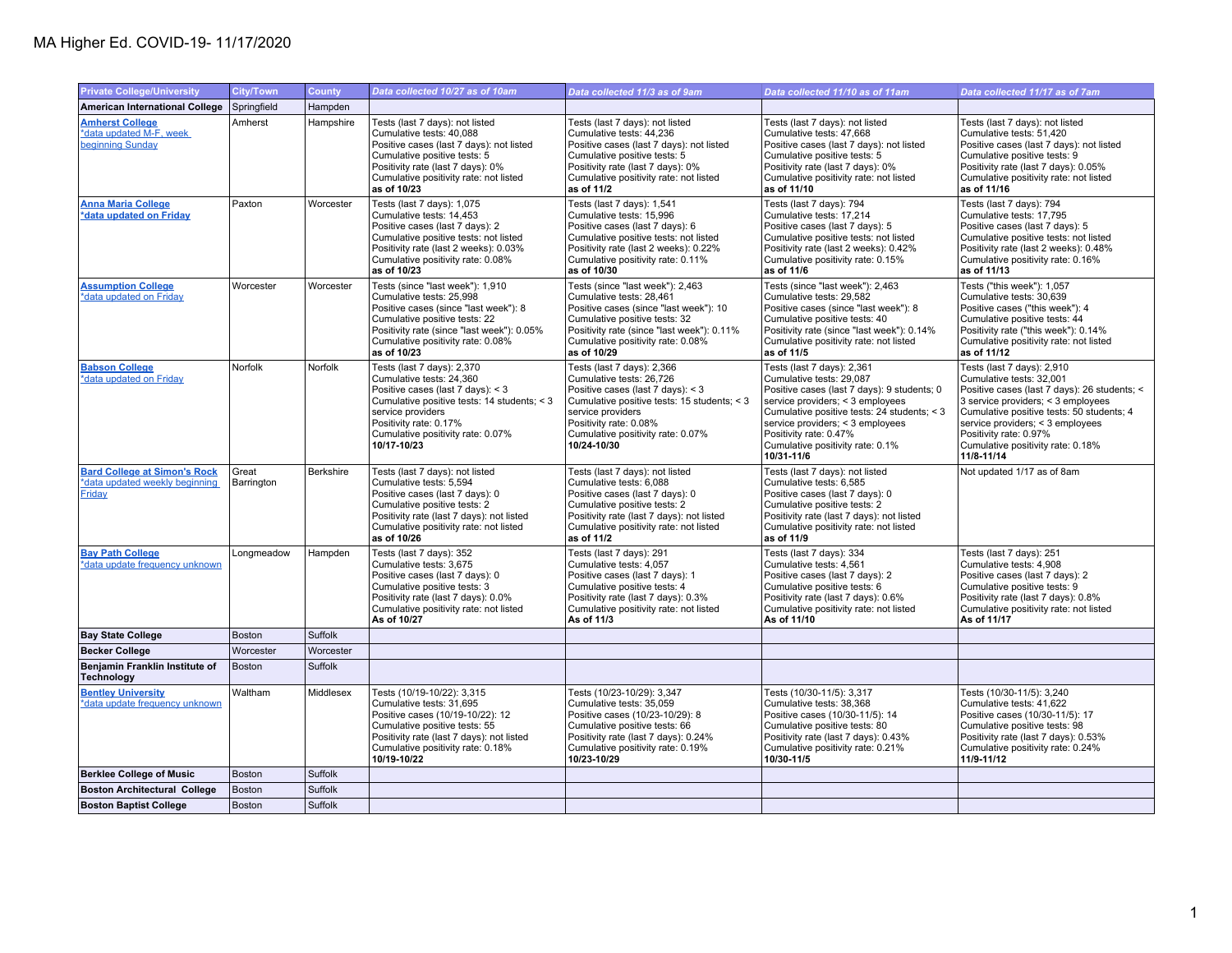| <b>Private College/University</b>                                           | <b>City/Town</b>     | County    | Data collected 10/27 as of 10am                                                                                                                                                                                                                | Data collected 11/3 as of 9am                                                                                                                                                                                                                 | Data collected 11/10 as of 11am                                                                                                                                                                                                                | Data collected 11/17 as of 7am                                                                                                                                                                                                                   |
|-----------------------------------------------------------------------------|----------------------|-----------|------------------------------------------------------------------------------------------------------------------------------------------------------------------------------------------------------------------------------------------------|-----------------------------------------------------------------------------------------------------------------------------------------------------------------------------------------------------------------------------------------------|------------------------------------------------------------------------------------------------------------------------------------------------------------------------------------------------------------------------------------------------|--------------------------------------------------------------------------------------------------------------------------------------------------------------------------------------------------------------------------------------------------|
| <b>Boston College</b><br>*data updated T-F, week<br>beginning Monday        | <b>Chestnut Hill</b> | Middlesex | Tests (10/19-10/25): 8,420<br>Cumulative tests: 70,510<br>Positive cases (10/19-10/25): 15<br>Cumulative positive tests: 233<br>Positivity rate (10/19-10/25): 0.17%<br>Cumulative positivity rate: 0.33%<br>10/19-10/25                       | Tests (10/26-11/1): 6,763<br>Cumulative tests: 78,477<br>Positive cases (10/26-11/1): 18<br>Cumulative positive tests: 249<br>Positivity rate: not listed<br>Cumulative positivity rate: 0.31%<br>10/26-11/1                                  | Tests (11/2-11/8): 9,268<br>Cumulative tests: 87,864<br>Positive cases (11/2-11/8): 14<br>Cumulative positive tests: 261<br>Positivity rate (11/2-11/8): 0.15%<br>Cumulative positivity rate: 0.29%<br>11/2-11/8                               | Tests (11/9-11/15): 9,704<br>Cumulative tests: 98,201<br>Positive cases (11/9-11/15): 25<br>Cumulative positive tests: 290<br>Positivity rate (11/9-11/15): 0.25%<br>Cumulative positivity rate: 0.29%<br>11/9-11/15                             |
| <b>Boston Graduate School of</b><br>Psyhcoanalysis                          | <b>Brookline</b>     |           |                                                                                                                                                                                                                                                |                                                                                                                                                                                                                                               |                                                                                                                                                                                                                                                |                                                                                                                                                                                                                                                  |
| <b>Boston Universtiv</b><br>*data updated daily                             | Boston               | Suffolk   | Tests (10/19-10/25): 31,826<br>Cumulative tests: 286,039<br>Positive cases (10/19-10/25): not listed<br>Cumulative positive tests: 219<br>Positivity rate (10/19-10/25): 0.14%<br>Cumulative positivity rate: 0.08%<br>10/19-10/25             | Tests (10/26-11/1): 31,595<br>Cumulative tests: 317,634<br>Positive cases (10/26-11/1): not listed<br>Cumulative positive tests: 249<br>Positivity rate: not listed<br>Cumulative positivity rate: 0.08%<br>10/26-11/1                        | Tests (11/2-11/8): 25,108<br>Cumulative tests: 349,607<br>Positive cases (11/2-11/8): not listed<br>Cumulative positive tests: 302<br>Positivity rate (11/2-11/8): 0.15%<br>Cumulative positivity rate: 0.09%<br>11/2-11/8                     | Tests (11/9-11/15): 32,624<br>Cumulative tests: 382,231<br>Positive cases (11/9-11/15): not listed<br>Cumulative positive tests: 359<br>Positivity rate (11/9-11/15): 0.17%<br>Cumulative positivity rate: 0.09%<br>11/9-11/15                   |
| <b>Brandeis University</b><br>*data updated daily, week<br>beginning Sunday | Waltham              | Middlesex | Tests (10/18-10/24): 5,829<br>Cumulative tests: 54.757<br>Positive cases (10/18-10/24): 0<br>Cumulative positive tests: not listed<br>Positivity rate (last 7 days): 0.03%<br>Cumulative positivity rate: not listed<br>10/18-10/24            | Tests (10/25-11/1): 6,497<br>Cumulative tests: 61.094<br>Positive cases (10/25-11/1): 0<br>Cumulative positive tests: not listed<br>Positivity rate (last 7 days): 0.05%<br>Cumulative positivity rate: not listed<br>10/25-11/1              | Tests (11/1-11/7): 6,229<br>Cumulative tests: 67.326<br>Positive cases (11/1-11/7): 4<br>Cumulative positive tests: not listed<br>Positivity rate (last 7 days): 0.08%<br>Cumulative positivity rate: not listed<br>$11/1 - 11/7$              | Tests (11/8-11/15): 461<br>Cumulative tests: 73,561<br>Positive cases (11/8-11/15): 0<br>Cumulative positive tests: not listed<br>Positivity rate (last 7 days): 0.06%<br>Cumulative positivity rate: not listed<br>11/8-11/15                   |
| <b>Cambridge College</b>                                                    | Cambridge            | Middlesex |                                                                                                                                                                                                                                                |                                                                                                                                                                                                                                               |                                                                                                                                                                                                                                                |                                                                                                                                                                                                                                                  |
| <b>Clark University</b><br>*data updated daily                              | Worcester            | Worcester | Tests (last 7 days): 6,128<br>Cumulative tests: 62,197<br>Positive cases (last 7 days): 3<br>Cumulative positive tests (last 30 days): 8<br>Positivity rate (last 7 days): not listed<br>Cumulative positivity rate: not listed<br>as of 10/26 | Tests (last 7 days): 6,097<br>Cumulative tests: 67,659<br>Positive cases (last 7 days): 1<br>Cumulative positive tests (last 30 days): 9<br>Positivity rate (last 7 days): not listed<br>Cumulative positivity rate: not listed<br>as of 11/2 | Tests (last 7 days): 5,963<br>Cumulative tests: 73,622<br>Positive cases (last 7 days): 5<br>Cumulative positive tests (last 30 days): 11<br>Positivity rate (last 7 days): not listed<br>Cumulative positivity rate: not listed<br>as of 11/9 | Tests (last 7 days): 6,139<br>Cumulative tests: 79,761<br>Positive cases (last 7 days): 14<br>Cumulative positive tests (last 30 days): 25<br>Positivity rate (last 7 days): not listed<br>Cumulative positivity rate: not listed<br>as of 11/16 |
| <b>Curry College</b><br>*data updated week beginning<br><b>Thursday</b>     | Milton               | Norfolk   | Tests (last 7 days): 2,164<br>Cumulative tests: 16,865<br>Positive cases (last 7 days): 7<br>Cumulative positive tests: 46<br>Positivity rate (last 7 days): not listed<br>Cumulative positivity rate (last 2 weeks):<br>0.48%<br>as of 10/21  | Tests (last 7 days): 1,610<br>Cumulative tests: 18,475<br>Positive cases (last 7 days): 1<br>Cumulative positive tests: 47<br>Positivity rate (last 7 days): not listed<br>Cumulative positivity rate (last 2 weeks):<br>0.21%<br>as of 10/28 | Tests (last 7 days): 1,811<br>Cumulative tests: 20,288<br>Positive cases (last 7 days): 1<br>Cumulative positive tests: 48<br>Positivity rate (last 7 days): not listed<br>Cumulative positivity rate (last 2 weeks):<br>0.058%<br>as of 11/4  | Tests (last 7 days): 1,673<br>Cumulative tests: 21,962<br>Positive cases (last 7 days): 7<br>Cumulative positive tests: 55<br>Positivity rate (last 7 days): not listed<br>Cumulative positivity rate (last 2 weeks):<br>0.22%<br>as of 11/10    |
| Dean College                                                                | Franklin             | Norfolk   |                                                                                                                                                                                                                                                |                                                                                                                                                                                                                                               |                                                                                                                                                                                                                                                |                                                                                                                                                                                                                                                  |
| <b>Eastern Nazarene College</b><br>*data update frequency unknown           | Quincy               | Norfolk   | Tests (last 7 days): not listed<br>Cumulative tests: 2,183<br>Positive cases (last 7 days): not listed<br>Cumulative positive tests: 3<br>Positivity rate (last 7 days): not listed<br>Cumulative positivity rate: not listed<br>as of 10/23   | Tests (last 7 days): not listed<br>Cumulative tests: 2,444<br>Positive cases (last 7 days): not listed<br>Cumulative positive tests: 3<br>Positivity rate (last 7 days): not listed<br>Cumulative positivity rate: not listed<br>as of 10/30  | Tests (last 7 days): not listed<br>Cumulative tests: 2,746<br>Positive cases (last 7 days): not listed<br>Cumulative positive tests: 3<br>Positivity rate (last 7 days): not listed<br>Cumulative positivity rate: not listed<br>as of 11/6    | Tests (last 7 days): not listed<br>Cumulative tests: 3,055<br>Positive cases (last 7 days): not listed<br>Cumulative positive tests: 5<br>Positivity rate (last 7 days): not listed<br>Cumulative positivity rate: not listed<br>as of 11/13     |
| <b>Elms College</b><br>*data update frequency unknown                       | Chicopee             | Hampden   | Tests (last 2 weeks): 573<br>Cumulative tests: 3,126<br>Positive cases (last 2 weeks): 1<br>Cumulative positive tests: 3<br>Positivity rate (last 2 weeks): 0.17%<br>Cumulative positivity rate: 0.09%<br>as of 10/26                          | Tests (last 2 weeks): 521<br>Cumulative tests: 3,501<br>Positive cases (last 2 weeks): 1<br>Cumulative positive tests: 3<br>Positivity rate (last 2 weeks): 0.19%<br>Cumulative positivity rate: 0.09%<br>as of 11/2                          | Tests (last 2 weeks): 422<br>Cumulative tests: 3,686<br>Positive cases (last 2 weeks): 1<br>Cumulative positive tests: 4<br>Positivity rate (last 2 weeks): 0.23%<br>Cumulative positivity rate: 0.11%<br>as of 11/10                          | Tests (last 2 weeks): 411<br>Cumulative tests: 3,932<br>Positive cases (last 2 weeks): 2<br>Cumulative positive tests: 5<br>Positivity rate (last 2 weeks): 0.49%<br>Cumulative positivity rate: 0.12%<br>as of 11/17                            |
| <b>Emerson College</b><br>*data updated daily, week<br>beginning Sunday     | Boston               | Suffolk   | Tests (10/19-10/25): 3,460<br>Cumulative tests: 32,755<br>Positive cases (10/19-10/25): 4<br>Cumulative positive tests: 26<br>Positivity rate (10/19-10/25): 0.12%<br>Cumulative positivity rate: 0.08%<br>10/19-10/25                         | Tests (10/26-11/1): 3,679<br>Cumulative tests: 36,434<br>Positive cases (10/26-11/1): 1<br>Cumulative positive tests: 27<br>Positivity rate (10/26-11/1): 0.03%<br>Cumulative positivity rate: 0.07%<br>10/26-11/1                            | Tests (11/2-11/8): 3,588<br>Cumulative tests: 40,022<br>Positive cases (11/2-11/8): 2<br>Cumulative positive tests: 29<br>Positivity rate (11/2-11/8): 0.06%<br>Cumulative positivity rate: 0.07%<br>11/2-11/8                                 | Tests (11/9-11/15): 3,674<br>Cumulative tests: 43,696<br>Positive cases (11/9-11/15): 3<br>Cumulative positive tests: 32<br>Positivity rate (11/9-11/15): 0.08%<br>Cumulative positivity rate: 0.07%<br>11/9-11/15                               |
| <b>Emmanuel College</b>                                                     | <b>Boston</b>        | Suffolk   |                                                                                                                                                                                                                                                |                                                                                                                                                                                                                                               |                                                                                                                                                                                                                                                |                                                                                                                                                                                                                                                  |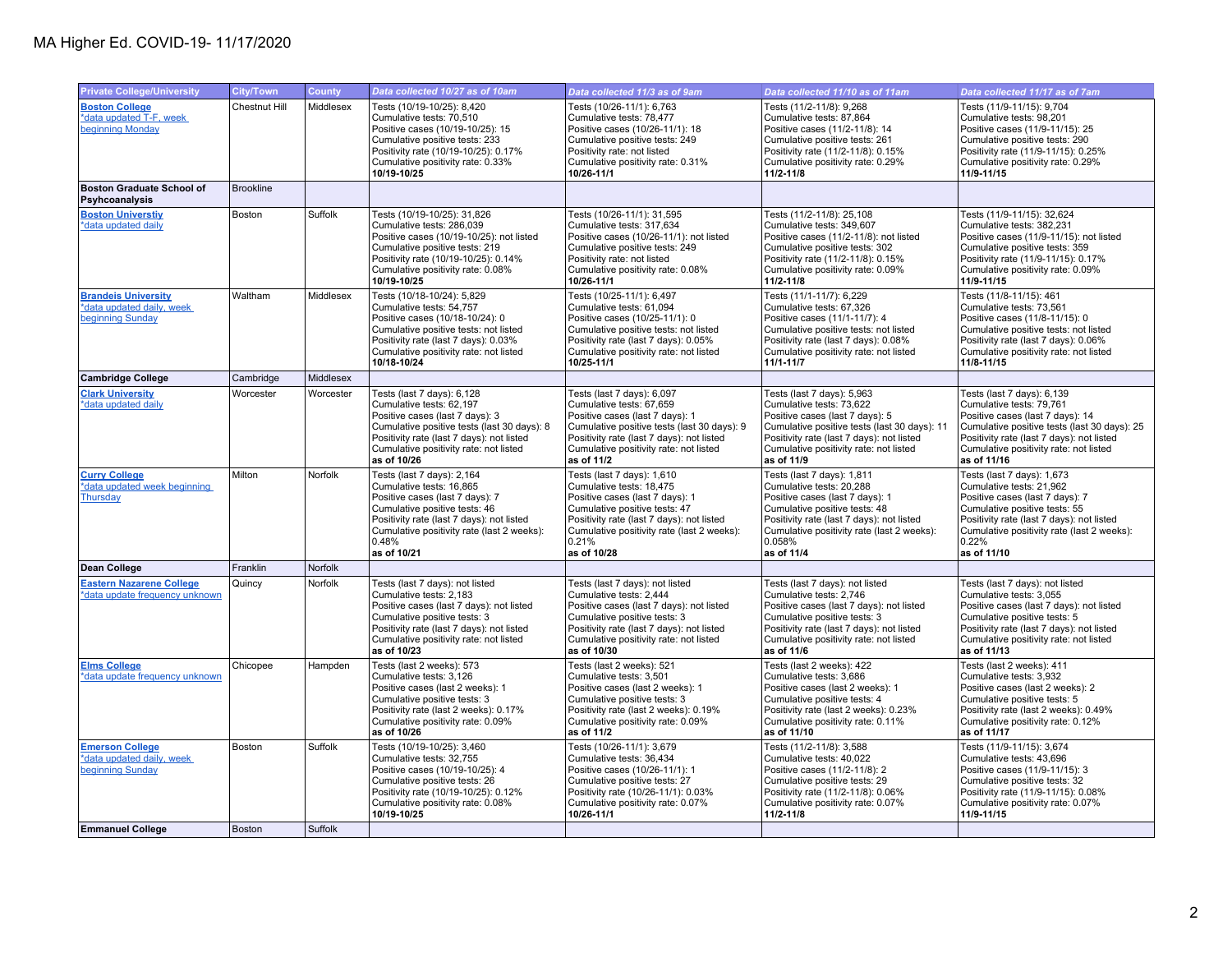| <b>Private College/University</b>                                                                        | <b>City/Town</b>                        | <b>County</b> | Data collected 10/27 as of 10am                                                                                                                                                                                                            | Data collected 11/3 as of 9am                                                                                                                                                                                                                                            | Data collected 11/10 as of 11am                                                                                                                                                                                                                                          | Data collected 11/17 as of 7am                                                                                                                                                                                                                                         |
|----------------------------------------------------------------------------------------------------------|-----------------------------------------|---------------|--------------------------------------------------------------------------------------------------------------------------------------------------------------------------------------------------------------------------------------------|--------------------------------------------------------------------------------------------------------------------------------------------------------------------------------------------------------------------------------------------------------------------------|--------------------------------------------------------------------------------------------------------------------------------------------------------------------------------------------------------------------------------------------------------------------------|------------------------------------------------------------------------------------------------------------------------------------------------------------------------------------------------------------------------------------------------------------------------|
| <b>Endicott College</b><br>*data updated week beginning<br>Sunday                                        | Beverly                                 | Essex         | Tests (last 7 days): 2,781<br>Cumulative tests: 22,525<br>Positive cases (last 7 days): 0<br>Cumulative positive tests: 16<br>Positivity rate (last 7 days): 0%<br>Cumulative positivity rate: not listed<br>as of 10/24                   | Tests (last 7 days): 2,807<br>Cumulative tests: 25,395<br>Positive cases (last 7 days): 9<br>Cumulative positive tests: 25<br>Positivity rate (last 7 days): 0.37% for<br>students, 0.42% for faculty and staff<br>Cumulative positivity rate: not listed<br>as of 10/31 | Tests (last 7 days): 2,308<br>Cumulative tests: 28,129<br>Positive cases (last 7 days): 11<br>Cumulative positive tests: 36<br>Positivity rate (last 7 days): 0.43% for<br>students, 0.54% for faculty and staff<br>Cumulative positivity rate: not listed<br>as of 11/7 | Tests (last 7 days): 2,839<br>Cumulative tests: 30,969<br>Positive cases (last 7 days): 19<br>Cumulative positive tests: 55<br>Positivity rate (last 7 days): 0.64% for<br>students, 0% for faculty and staff<br>Cumulative positivity rate: not listed<br>as of 11/14 |
| <b>Fisher College</b>                                                                                    | Boston                                  | Suffolk       |                                                                                                                                                                                                                                            |                                                                                                                                                                                                                                                                          |                                                                                                                                                                                                                                                                          |                                                                                                                                                                                                                                                                        |
| <b>Gordon College</b>                                                                                    | Wenham                                  | <b>Essex</b>  |                                                                                                                                                                                                                                            |                                                                                                                                                                                                                                                                          |                                                                                                                                                                                                                                                                          |                                                                                                                                                                                                                                                                        |
| <b>Hampshire College</b><br>*data updated week beginning<br>Wednesday                                    | Amherst                                 | Hampshire     | Tests (10/16-10/22): 292<br>Cumulative tests: not listed<br>Positive cases (10/16-10/22): 0<br>Cumulative positive tests: not listed<br>Positivity rate (10/16-10/22): not listed<br>Cumulative positivity rate: not listed<br>10/16-10/22 | Tests (10/23-10/28): 320<br>Cumulative tests: not listed<br>Positive cases (10/23-10/28): 1<br>Cumulative positive tests: not listed<br>Positivity rate (10/23-10/28): not listed<br>Cumulative positivity rate: not listed<br>10/23-10/28                               | Tests (10/29-11/5): 570<br>Cumulative tests: not listed<br>Positive cases (10/29-11/5): 0<br>Cumulative positive tests: not listed<br>Positivity rate (10/29-11/5): not listed<br>Cumulative positivity rate: not listed<br>10/29-11/5                                   | Tests (11/6-11/12): 350<br>Cumulative tests: 4,574<br>Positive cases (11/6-11/12): 3<br>Cumulative positive tests: 4<br>Positivity rate (11/6-11/12): not listed<br>Cumulative positivity rate: not listed<br>11/6-11/12                                               |
| <b>Harvard University</b><br>*data updated daily                                                         | Cambridge                               | Middlesex     | Tests (last 7 days): 16,860<br>Cumulative tests: 141,865<br>Positive cases (last 7 days): 7<br>Cumulative positive tests: 80<br>Positivity rate (last 7 days): 0.04%<br>Cumulative positivity rate: not listed<br>as of 10/25              | Tests (last 7 days): 16,424<br>Cumulative tests: 162,776<br>Positive cases (last 7 days): 8<br>Cumulative positive tests: 90<br>Positivity rate (last 7 days): 0.05%<br>Cumulative positivity rate: not listed<br>as of 11/2                                             | Tests (last 7 days): 16,624<br>Cumulative tests: 180,561<br>Positive cases (last 7 days): 24<br>Cumulative positive tests: 114<br>Positivity rate (last 7 days): 0.14%<br>Cumulative positivity rate: not listed<br>as of 11/9                                           | Tests (last 7 days): 17,393<br>Cumulative tests: 194,924<br>Positive cases (last 7 days): 55<br>Cumulative positive tests: 165<br>Positivity rate (last 7 days): 0.32%<br>Cumulative positivity rate: not listed<br>as of 11/15                                        |
| <b>Harvard Extension School</b>                                                                          | Cambridge                               | Middlesex     |                                                                                                                                                                                                                                            |                                                                                                                                                                                                                                                                          |                                                                                                                                                                                                                                                                          |                                                                                                                                                                                                                                                                        |
| <b>Hellenic College</b>                                                                                  | <b>Brookline</b>                        | Norfolk       |                                                                                                                                                                                                                                            |                                                                                                                                                                                                                                                                          |                                                                                                                                                                                                                                                                          |                                                                                                                                                                                                                                                                        |
| <b>Holy Cross College</b><br>*data updated daily                                                         | Worcester                               | Worcester     | Tests (last 7 days): 1,875<br>Cumulative tests: 13,229<br>Positive cases (last 7 days): 0<br>Cumulative positive tests: 21<br>Positivity rate (last 7 days): 0.0%<br>Cumulative positivity rate: not listed<br>as of 10/27                 | Tests (last 7 days): 1,900<br>Cumulative tests: 15,129<br>Positive cases (last 7 days): 0<br>Cumulative positive tests: 21<br>Positivity rate (last 7 days): 0.0%<br>Cumulative positivity rate: not listed<br>as of 11/3                                                | Tests (last 7 days): 1,881<br>Cumulative tests: 16,608<br>Positive cases (last 7 days): 1<br>Cumulative positive tests: 22<br>Positivity rate (last 7 days): 0.05%<br>Cumulative positivity rate: not listed<br>as of 11/10                                              | Tests (last 7 days): 1,963<br>Cumulative tests: 18,568<br>Positive cases (last 7 days): 0<br>Cumulative positive tests: 26<br>Positivity rate (last 7 days): 0.20%<br>Cumulative positivity rate: not listed<br>as of 11/17                                            |
| <b>Laboure College</b>                                                                                   | Boston                                  | Suffolk       | Tests (10/14-10/20): 1,408<br>Cumulative tests: not listed<br>Positive cases (10/14-10/20): 1<br>Cumulative positive tests: 5<br>Positivity rate (10/14-10/20): not listed<br>Cumulative positivity rate: not listed<br>as of 10/20        | Tests (10/21-10/27): 1,411<br>Cumulative tests: not listed<br>Positive cases (10/21-10/27): 0<br>Cumulative positive tests: 5<br>Positivity rate (10/21-10/27): not listed<br>Cumulative positivity rate: not listed<br>as of 10/27                                      | Tests (10/28-11/3): 1,380<br>Cumulative tests: not listed<br>Positive cases (10/28-11/3): 0<br>Cumulative positive tests: 5<br>Positivity rate (10/28-11/3): not listed<br>Cumulative positivity rate: not listed<br>as of 11/3                                          | Tests (11/4-11/10): 1,378<br>Cumulative tests: not listed<br>Positive cases (11/4-11/10): 2<br>Cumulative positive tests: 7<br>Positivity rate (11/4-11/10): not listed<br>Cumulative positivity rate: not listed<br>as of 11/10                                       |
| <b>Lasell College</b><br>*data updated daily                                                             | Newton                                  | Middlesex     | Tests (last 7 days): 1,578<br>Cumulative tests: 14,734<br>Positive cases (last 7 days): 0<br>Cumulative positive tests: 6<br>Positivity rate (last 7 days): not listed<br>Cumulative positivity rate: 0.0%<br>as of 10/25                  | Tests (last 7 days): 2,013<br>Cumulative tests: 16,747<br>Positive cases (last 7 days): 2<br>Cumulative positive tests: 8<br>Positivity rate (last 7 days): not listed<br>Cumulative positivity rate: not listed<br>as of 10/30                                          | Tests (last 7 days): 2,594<br>Cumulative tests: 19,341<br>Positive cases (last 7 days): 4<br>Cumulative positive tests: 12<br>Positivity rate (last 7 days): not listed<br>Cumulative positivity rate: not listed<br>as of 11/9                                          | Tests (last 7 days): 2,324<br>Cumulative tests: 20,726<br>Positive cases (last 7 days): 6<br>Cumulative positive tests: 17<br>Positivity rate (last 7 days): not listed<br>Cumulative positivity rate: 0%<br>as of 11/13                                               |
| <b>Lesley University</b>                                                                                 | Cambridge                               | Middlesex     |                                                                                                                                                                                                                                            |                                                                                                                                                                                                                                                                          |                                                                                                                                                                                                                                                                          |                                                                                                                                                                                                                                                                        |
| <b>Massachusetts College of</b><br><b>Pharmacy and Health Sciences</b><br>*data update frequency unknown | Boston/Worcest<br>er/Manchester,<br>NH. | Suffolk       | Tests (last 7 days): not listed<br>Cumulative tests: 33,679<br>Positive cases (last 7 days): not listed<br>Cumulative positive tests: 25<br>Positivity rate (last 7 days): not listed<br>Cumulative positivity rate: 0.07%<br>as of 10/21  | Tests (last 7 days): not listed<br>Cumulative tests: 39,505<br>Positive cases (last 7 days): not listed<br>Cumulative positive tests: 30<br>Positivity rate (last 7 days): not listed<br>Cumulative positivity rate: 0.08%<br>as of 11/1                                 | Tests (last 7 days): not listed<br>Cumulative tests: 43,354<br>Positive cases (last 7 days): not listed<br>Cumulative positive tests: 44<br>Positivity rate (last 7 days): not listed<br>Cumulative positivity rate: 0.10%<br>as of 11/8                                 | Tests (last 7 days): not listed<br>Cumulative tests: 46,699<br>Positive cases (last 7 days): not listed<br>Cumulative positive tests: 68<br>Positivity rate (last 7 days): not listed<br>Cumulative positivity rate: 0.15%<br>as of 11/16                              |
| <b>Massachusetts Institute of</b><br><b>Technology</b><br>*data updated daily                            | Cambridge                               | Middlesex     | Tests (last 7 days): 13,715<br>Cumulative tests: 142,744<br>Positive cases (last 7 days): 7<br>Cumulative positive tests: 68<br>Weekly positivity rate (last 7 days): 0.02%<br>Cumulative positivity rate: 0.05%<br>as of 10/27            | Tests (last 7 days): 14,455<br>Cumulative tests: 162,497<br>Positive cases (last 7 days): 14<br>Cumulative positive tests: 89<br>Weekly positivity rate (last 7 days): 0.10%<br>Cumulative positivity rate: 0.05%<br>as of 11/3                                          | Tests (last 7 days): 16,802<br>Cumulative tests: 181,673<br>Positive cases (last 7 days): 34<br>Cumulative positive tests: 133<br>Weekly positivity rate (last 7 days): 0.20%<br>Cumulative positivity rate: 0.07%<br>as of 11/10                                        | Tests (last 7 days): 13,705<br>Cumulative tests: 195,727<br>Positive cases (last 7 days): 33<br>Cumulative positive tests: 178<br>Weekly positivity rate (last 7 days): 0.24%<br>Cumulative positivity rate: 0.09%<br>as of 11/17                                      |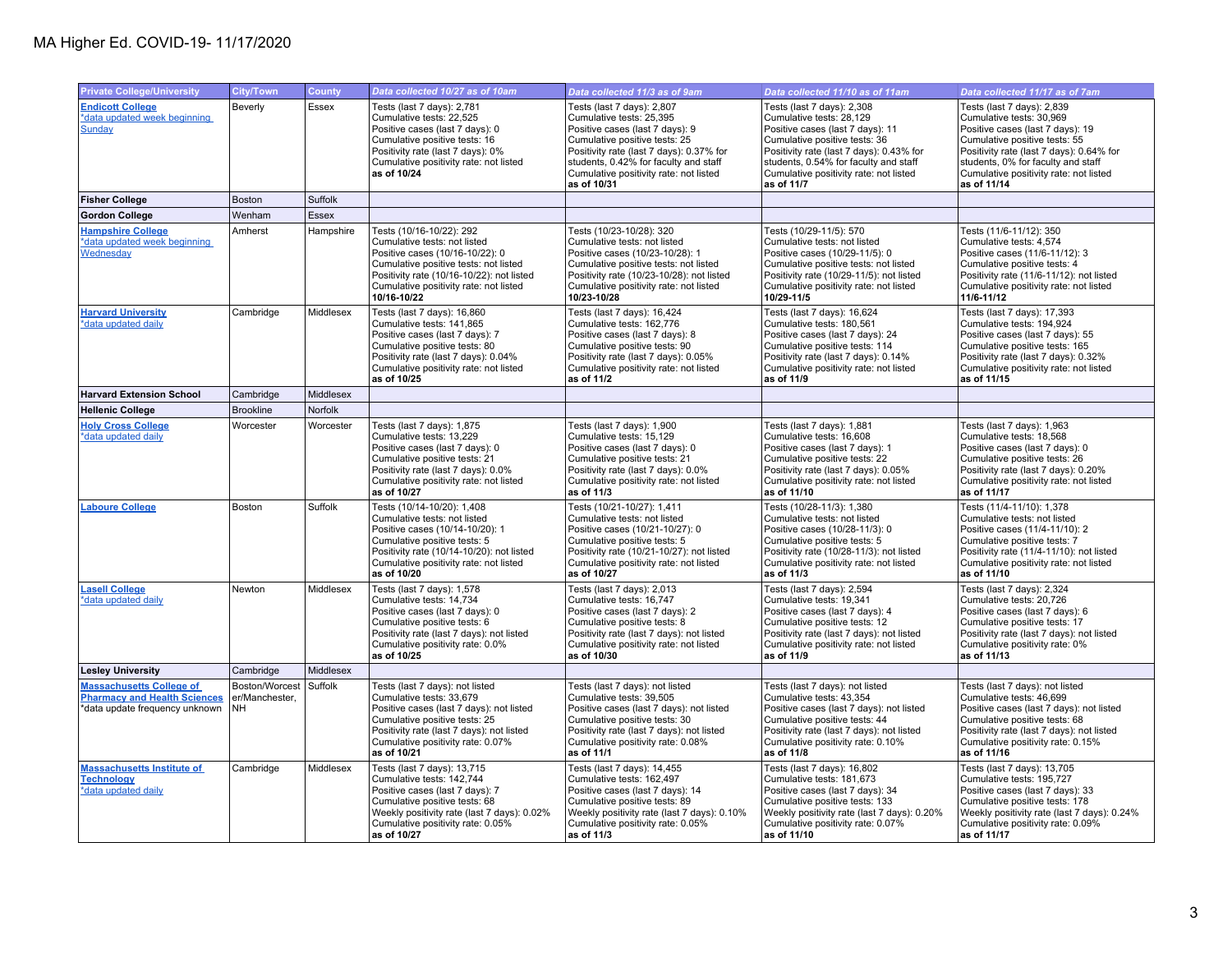| <b>Private College/University</b>                                               | <b>City/Town</b> | <b>County</b> | Data collected 10/27 as of 10am                                                                                                                                                                                                       | Data collected 11/3 as of 9am                                                                                                                                                                                                         | Data collected 11/10 as of 11am                                                                                                                                                                                                      | Data collected 11/17 as of 7am                                                                                                                                                                                                        |
|---------------------------------------------------------------------------------|------------------|---------------|---------------------------------------------------------------------------------------------------------------------------------------------------------------------------------------------------------------------------------------|---------------------------------------------------------------------------------------------------------------------------------------------------------------------------------------------------------------------------------------|--------------------------------------------------------------------------------------------------------------------------------------------------------------------------------------------------------------------------------------|---------------------------------------------------------------------------------------------------------------------------------------------------------------------------------------------------------------------------------------|
| <b>Merrimack College</b><br>*data updated week beginning<br><b>Tuesday</b>      | North Andover    | Essex         | Tests (10/13-10/19): 4,965<br>Cumulative tests: 43,038<br>Positive cases (10/13-10/19): 3<br>Cumulative positive tests: 126<br>Positivity rate (10/13-10/19): 0.06%<br>Cumulative positivity rate: 0.293%<br>10/13-10/19              | Tests (10/27-11/1): 3,578<br>Cumulative tests: 51,710<br>Positive cases (10/27-11/1): 5<br>Cumulative positive tests: 146<br>Positivity rate (10/27-11/1): 0.140%<br>Cumulative positivity rate: 0.282%<br>10/27-11/1                 | Tests (11/2-11/8): 4,954<br>Cumulative tests: 56,810<br>Positive cases (11/2-11/8): 8<br>Cumulative positive tests: 154<br>Positivity rate (11/2-11/8): 0.161%<br>Cumulative positivity rate: 0.271%<br>11/2-11/8                    | Tests (11/9-11/15): 4,768<br>Cumulative tests: 61,411<br>Positive cases (11/9-11/15): 13<br>Cumulative positive tests: 167<br>Positivity rate (11/9-11/15): 0.273%<br>Cumulative positivity rate: 0.271%<br>11/9-11/15                |
| <b>Montserrat College of Art</b><br>*data updated weekly beginning<br>Thursday  | Beverly          | Essex         | Tests (10/16-10/22): 302<br>Cumulative tests: 1,054<br>Positive cases (10/16-10/22): 0<br>Cumulative positive tests: 0<br>Positivity rate (10/16-10/22): 0%<br>Cumulative positivity rate: 0%<br>10/16-10/22                          | Not updated as of 11/3 10am                                                                                                                                                                                                           | Tests (10/30-11/5): 9<br>Cumulative tests: not listed<br>Positive cases (10/30-11/5): 1<br>Cumulative positive tests: not listed<br>Positivity rate (10/30-11/5): 11%<br>Cumulative positivity rate: not listed<br>10/30-11/5        | Tests (11/6-11/12): 314<br>Cumulative tests: 1,388<br>Positive cases (11/6-11/12): 1<br>Cumulative positive tests: 1<br>Positivity rate (11/6-11/12): 0%<br>Cumulative positivity rate: 0.07%<br>11/6-11/12                           |
| <b>Mount Holyoke College</b><br>*data updated M-F                               | South Hadley     | Hampshire     | Tests (last 7 days): 689<br>Cumulative tests: 6,911<br>Positive cases (last 7 days): 0<br>Cumulative positive tests: 3<br>Positivity rate (last 7 days): not listed<br>Cumulative positivity rate: not listed<br>as of 10/26          | Tests (last 7 days): 695<br>Cumulative tests: 7,606<br>Positive cases (last 7 days): 0<br>Cumulative positive tests: 3<br>Positivity rate (last 7 days): not listed<br>Cumulative positivity rate: not listed<br>as of 11/2           | Tests (last 7 days): 708<br>Cumulative tests: 8,314<br>Positive cases (last 7 days): 0<br>Cumulative positive tests: 3<br>Positivity rate (last 7 days): not listed<br>Cumulative positivity rate: not listed<br>as of 11/10         | Tests (last 7 days): 695<br>Cumulative tests: 9,009<br>Positive cases (last 7 days): 0<br>Cumulative positive tests: 3<br>Positivity rate (last 7 days): not listed<br>Cumulative positivity rate: not listed<br>as of 11/16          |
| The New England Conservatory Boston<br>of Music<br>*data updated on Friday      |                  | Suffolk       | Tests (last 7 days): 867<br>Cumulative tests: 5,040<br>Positive cases (last 7 days): 0<br>Cumulative positive tests: not listed<br>Positivity rate (last 7 days): 0%<br>Cumulative positivity rate: 0.059%<br>as of 10/23             | Tests (last 7 days): 857<br>Cumulative tests: 5,890<br>Positive cases (last 7 days): 0<br>Cumulative positive tests: not listed<br>Positivity rate (last 7 days): 0%<br>Cumulative positivity rate: 0.059%<br>as of 10/30             | Tests (last 7 days): 804<br>Cumulative tests: 6,700<br>Positive cases (last 7 days): 0<br>Cumulative positive tests: not listed<br>Positivity rate (last 7 days): 0%<br>Cumulative positivity rate: 0.04%<br>as of 11/6              | Tests (last 7 days): 843<br>Cumulative tests: 7,548<br>Positive cases (last 7 days): 0<br>Cumulative positive tests: not listed<br>Positivity rate (last 7 days): 0%<br>Cumulative positivity rate: 0.04%<br>as of 11/13              |
| <b>Nichols College</b><br>*data updated weekly beginning<br><b>Monday</b>       | Dudley           | Worcester     | Tests (10/19-10/23): 1,904<br>Cumulative tests: 18,105<br>Positive cases (10/19-10/23): 3<br>Cumulative positive tests: 9<br>Positivity rate (10/19-10/23): 0.157%<br>Cumulative positivity rate: 0.04%<br>10/19-10/23                | Tests (10/26-10/30): 1,868<br>Cumulative tests: 19,973<br>Positive cases (10/26-10/30): 0<br>Cumulative positive tests: 9<br>Positivity rate (10/26-10/30): 0%<br>Cumulative positivity rate: 0.04%<br>10/26-10/30                    | Tests (10/26-10/30): 1,901<br>Cumulative tests: 21,874<br>Positive cases (10/26-10/30): 6<br>Cumulative positive tests: 15<br>Positivity rate (10/26-10/30): 0.316%<br>Cumulative positivity rate: 0.069%<br>10/31-11/6              | Tests (11/9-11/13): 1,946<br>Cumulative tests: 23,820<br>Positive cases (11/9-11/13): 10<br>Cumulative positive tests: 25<br>Positivity rate (11/9-11/13): 0.514%<br>Cumulative positivity rate: 0.105%<br>11/9-11/13                 |
| <b>North Bennet Street School</b>                                               | <b>Boston</b>    | Suffolk       |                                                                                                                                                                                                                                       |                                                                                                                                                                                                                                       |                                                                                                                                                                                                                                      |                                                                                                                                                                                                                                       |
| <b>Northeastern University</b><br>*data updated daily, week<br>beginning Sunday | Boston           | Suffolk       | Tests (10/18-10/24): 33,007<br>Cumulative tests: 301,789<br>Positive cases (10/18-10/24): 22<br>Cumulative positive tests: 154<br>Positivity rate (last 7 days): 0.07%<br>Cumulative positivity rate: not listed<br>as of 10/24       | Tests (10/25-10/31): 32,068<br>Cumulative tests: 333,857<br>Positive cases (10/25-10/31): 19<br>Cumulative positive tests: 173<br>Positivity rate (last 7 days): 0.06%<br>Cumulative positivity rate: not listed<br>as of 10/31       | Tests (10/25-10/31): 35,110<br>Cumulative tests: 368,967<br>Positive cases (10/25-10/31): 51<br>Cumulative positive tests: 224<br>Positivity rate (last 7 days): 0.16%<br>Cumulative positivity rate: not listed<br>as of 11/7       | Tests (11/8-11/14): 31,381<br>Cumulative tests: 397,413<br>Positive cases (11/8-11/14): 55<br>Cumulative positive tests: 270<br>Positivity rate (last 7 days): 0.18%<br>Cumulative positivity rate: not listed<br>as of 11/14         |
| <b>Northpoint Bible College</b>                                                 | Haverhill        | Essex         |                                                                                                                                                                                                                                       |                                                                                                                                                                                                                                       |                                                                                                                                                                                                                                      |                                                                                                                                                                                                                                       |
| <b>Olin College of Engineering</b><br>*data update frequency unknown            | Needham          | Norfolk       | Tests (last 2 weeks): 400<br>Cumulative tests: not listed<br>Positive cases (last 2 weeks): 0<br>Cumulative positive tests: not listed<br>Positivity rate (last 2 weeks): 0%<br>Cumulative positivity rate: not listed<br>as of 10/23 | Tests (last 2 weeks): 317<br>Cumulative tests: not listed<br>Positive cases (last 2 weeks): 0<br>Cumulative positive tests: not listed<br>Positivity rate (last 2 weeks): 0%<br>Cumulative positivity rate: not listed<br>as of 10/31 | Tests (last 2 weeks): 490<br>Cumulative tests: not listed<br>Positive cases (last 2 weeks): 0<br>Cumulative positive tests: not listed<br>Positivity rate (last 2 weeks): 0%<br>Cumulative positivity rate: not listed<br>as of 11/9 | Tests (last 2 weeks): 320<br>Cumulative tests: not listed<br>Positive cases (last 2 weeks): 0<br>Cumulative positive tests: not listed<br>Positivity rate (last 2 weeks): 0%<br>Cumulative positivity rate: not listed<br>as of 11/14 |
| <b>Pine Manor College</b>                                                       | Newton           | Middlesex     |                                                                                                                                                                                                                                       |                                                                                                                                                                                                                                       |                                                                                                                                                                                                                                      |                                                                                                                                                                                                                                       |
| <b>Quincy College</b>                                                           | Quincy           | Norfolk       |                                                                                                                                                                                                                                       |                                                                                                                                                                                                                                       |                                                                                                                                                                                                                                      |                                                                                                                                                                                                                                       |
| <b>Regis College</b><br>*data updated on Wednesday                              | Weston           | Middlesex     | Tests (10/14-10/21): 424<br>Cumulative tests: 2,337<br>Positive cases (10/14-10/21): 1<br>Cumulative positive tests: 2<br>Positivity rate (10/14-10/21): not listed<br>Cumulative positivity rate: not listed<br>10/14-10/21          | Tests (10/26-10/28): 288<br>Cumulative tests: 2,621<br>Positive cases (10/26-10/28): 0<br>Cumulative positive tests: 2<br>Positivity rate (10/26-10/28): not listed<br>Cumulative positivity rate: not listed<br>as of 10/28          | Tests (10/28-11/5): 387<br>Cumulative tests: 2,913<br>Positive cases (10/28-11/5): 1<br>Cumulative positive tests: 3<br>Positivity rate (10/28-11/5): not listed<br>Cumulative positivity rate: not listed<br>as of 11/5             | Tests (11/5-11/12): 296<br>Cumulative tests: 3,205<br>Positive cases (11/5-11/12): 1<br>Cumulative positive tests: 4<br>Positivity rate (11/5-11/12): not listed<br>Cumulative positivity rate: not listed<br>as of 11/12             |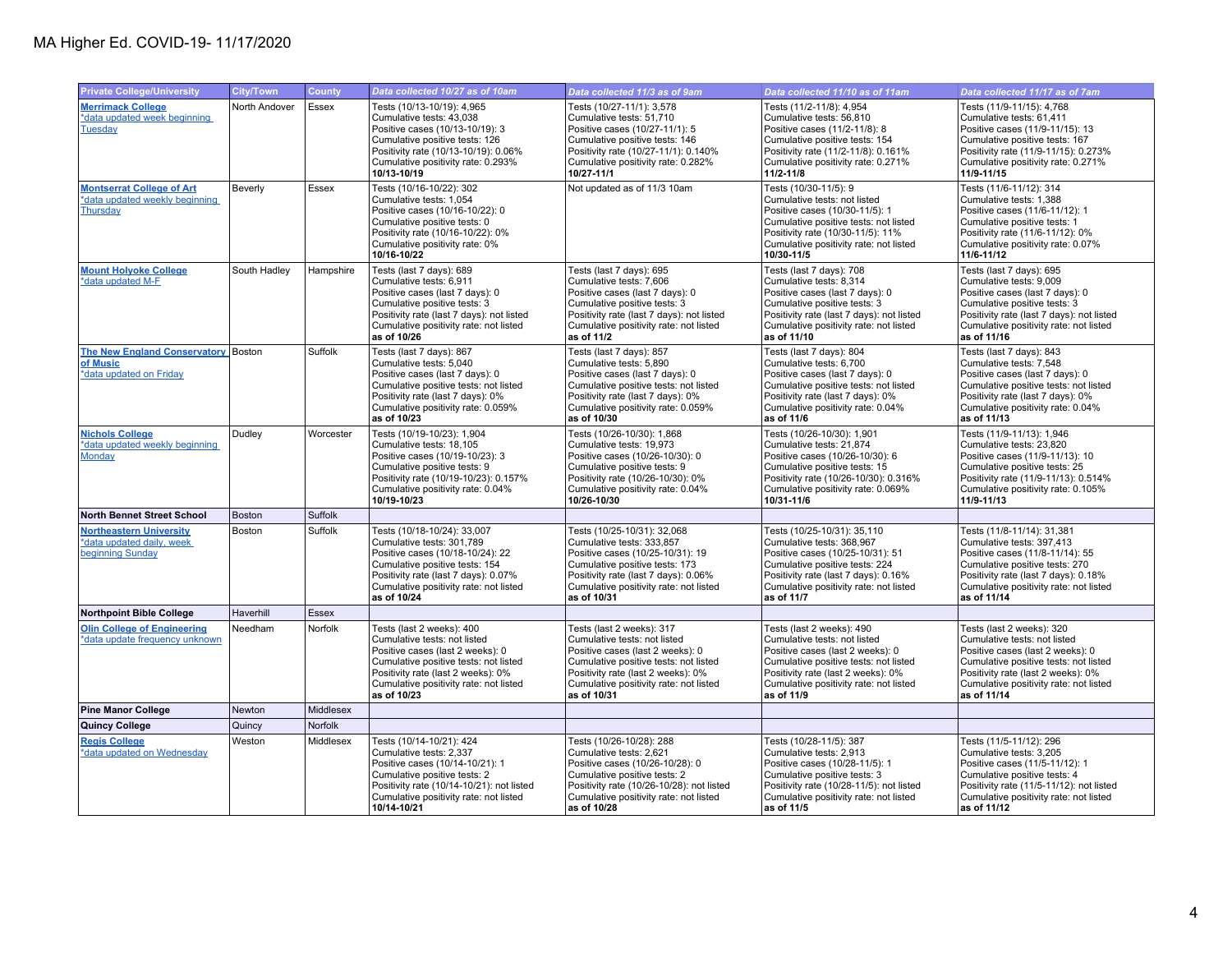| <b>Private College/University</b>                                                    | City/Town   | <b>County</b>  | Data collected 10/27 as of 10am                                                                                                                                                                                                              | Data collected 11/3 as of 9am                                                                                                                                                                                                               | Data collected 11/10 as of 11am                                                                                                                                                                                                             | Data collected 11/17 as of 7am                                                                                                                                                                                                               |
|--------------------------------------------------------------------------------------|-------------|----------------|----------------------------------------------------------------------------------------------------------------------------------------------------------------------------------------------------------------------------------------------|---------------------------------------------------------------------------------------------------------------------------------------------------------------------------------------------------------------------------------------------|---------------------------------------------------------------------------------------------------------------------------------------------------------------------------------------------------------------------------------------------|----------------------------------------------------------------------------------------------------------------------------------------------------------------------------------------------------------------------------------------------|
| <b>Simmons University</b><br>*data updated weekly                                    | Boston      | Suffolk        | Tests (10/16-10/19): 150<br>Cumulative tests: 2,909<br>Positive cases (10/16-10/19): 0<br>Cumulative positive tests: 3<br>Positivity rate (10/16-10/19): not listed<br>Cumulative positivity rate: 0.10%<br>10/16-10/19                      | Tests (10/21-10/29): 569<br>Cumulative tests: 3,478<br>Positive cases (10/21-10/29): 3<br>Cumulative positive tests: 6<br>Positivity rate (10/21-10/29): not listed<br>Cumulative positivity rate: 0.17%<br>as of 10/30                     | Tests (11/2-11/5): 382<br>Cumulative tests: 3,860<br>Positive cases (11/2-11/5): 2<br>Cumulative positive tests: 8<br>Positivity rate (11/2-11/5): not listed<br>Cumulative positivity rate: 0.21%<br>as of 11/6                            | Tests (11/9-11/12): 325<br>Cumulative tests: 4,185<br>Positive cases (11/9-11/12): 0<br>Cumulative positive tests: 8<br>Positivity rate (11/9-11/12): not listed<br>Cumulative positivity rate: 0.19%<br>as of 11/12                         |
| <b>Smith College</b><br>*data updated twice weekly                                   | Northampton | Hampshire      | Tests: not listed<br>Cumulative tests: 11,596<br>Positive cases ("since last update"): 0<br>Cumulative positive tests: 2<br>Positivity rate: not listed<br>Cumulative positivity rate: not listed<br>as of 10/27                             | Tests: not listed<br>Cumulative tests: 12,733<br>Positive cases ("since last update"): 0<br>Cumulative positive tests: 2<br>Positivity rate: not listed<br>Cumulative positivity rate: not listed<br>as of 11/3                             | Tests: not listed<br>Cumulative tests: 13.919<br>Positive cases ("since last update"): 0<br>Cumulative positive tests: 2<br>Positivity rate: not listed<br>Cumulative positivity rate: not listed<br>as of 11/10                            | Tests: not listed<br>Cumulative tests: 15,098<br>Positive cases ("since last update"): 1<br>Cumulative positive tests: 3<br>Positivity rate: not listed<br>Cumulative positivity rate: not listed<br>as of 11/17                             |
| <b>Springfield College</b><br>*data update frequency unknown                         | Springfield | Hampden        | Tests (10/18-10/25): 1,937<br>Cumulative tests: 14,579<br>Positive cases (10/18-10/25): 5<br>Cumulative positive tests: 15<br>Positivity rate (10/18-10/23): 0.258%<br>Cumulative positivity rate: 0.103%<br>10/18-10/25                     | Tests (10/31-11/1): 263<br>Cumulative tests: 16,691<br>Positive cases (10/31-11/1): 0<br>Cumulative positive tests: 40<br>Positivity rate (10/31-11/1): not listed<br>Cumulative positivity rate: 0.240%<br>as of 11/1                      | Tests (10/31-11/5): 1,194<br>Cumulative tests: 17,622<br>Positive cases (10/31-11/1): 14<br>Cumulative positive tests: 51<br>Positivity rate (10/31-11/1): not listed<br>Cumulative positivity rate: 1.173%<br>as of 11/5                   | Tests (11/9-11/12): 890<br>Cumulative tests: 18,512<br>Positive cases (11/9-11/12): 9<br>Cumulative positive tests: 60<br>Positivity rate (11/9-11/12): 1.011%<br>Cumulative positivity rate: 0.324%<br>as of 11/12                          |
| <b>Stonehill College</b><br>*data updated weekly beginning<br>Monday                 | Easton      | <b>Bristol</b> | Tests (10/19-10/23): 3,267<br>Cumulative tests: 28,970<br>Positive cases (10/19-10/23): 4<br>Cumulative positive tests: 17<br>Positivity rate (10/19-10/23): 0.15%<br>Cumulative positivity rate: 0.07%<br>10/19-10/23                       | Tests (10/26-10/30): 3,253<br>Cumulative tests: 32,223<br>Positive cases (10/26-10/30): 4<br>Cumulative positive tests: 21<br>Positivity rate (10/26-10/30): 0.15%<br>Cumulative positivity rate: 0.08%<br>10/26-10/30                      | Tests (11/2-11/6): 3,251<br>Cumulative tests: 35,474<br>Positive cases (11/2-11/6): 2<br>Cumulative positive tests: 23<br>Positivity rate (11/2-11/6): 0.08%<br>Cumulative positivity rate: 0.08%<br>11/2-11/6                              | Tests (11/9-11/13): 3,256<br>Cumulative tests: 38,730<br>Positive cases (11/9-11/13): 3<br>Cumulative positive tests: 26<br>Positivity rate (11/9-11/13): 0.12%<br>Cumulative positivity rate: 0.08%<br>11/13                                |
| <b>Suffolk University</b><br>data update frequency unknown                           | Boston      | Suffolk        | Tests (last 7 days): 3,241<br>Cumulative tests: 24,227<br>Positive cases (last 7 days): 13<br>Cumulative positive tests: 38<br>Positivity rate (last 7 days): not listed<br>Cumulative positivity rate: 0.157%<br>as of 10/24                | Tests (last 7 days): 3,084<br>Cumulative tests: 27,294<br>Positive cases (last 7 days): 2<br>Cumulative positive tests: 40<br>Positivity rate (last 7 days): not listed<br>Cumulative positivity rate: 0.147%<br>as of 11/1                 | Tests (last 7 days): 2,906<br>Cumulative tests: 30,188<br>Positive cases (last 7 days): 12<br>Cumulative positive tests: 52<br>Positivity rate (last 7 days): not listed<br>Cumulative positivity rate: 0.172%<br>as of 11/8                | Tests (last 7 days): 2,142<br>Cumulative tests: 32,272<br>Positive cases (last 7 days): 11<br>Cumulative positive tests: 63<br>Positivity rate (last 7 days): not listed<br>Cumulative positivity rate: 0.195%<br>as of 11/15                |
| <b>Tufts University</b><br>*data updated daily                                       | Medford     | Middlesex      | Tests (last 7 days): 14,989<br>Cumulative tests: 121,102<br>Positive cases (last 7 days): 2<br>Cumulative positive tests: 44<br>Positivity rate (last 7 days): 0.01%<br>Cumulative positivity rate: 0.04%<br>as of 10/24                     | Tests (last 7 days): 14,968<br>Cumulative tests: 136,083<br>Positive cases (last 7 days): 13<br>Cumulative positive tests: 57<br>Positivity rate (last 7 days): 0.09%<br>Cumulative positivity rate: 0.04%<br>as of 10/31                   | Tests (last 7 days): 15,448<br>Cumulative tests: 151,570<br>Positive cases (last 7 days): 7<br>Cumulative positive tests: 64<br>Positivity rate (last 7 days): 0.05%<br>Cumulative positivity rate: 0.04%<br>as of 11/7                     | Tests (last 7 days): 15,192<br>Cumulative tests: 166,774<br>Positive cases (last 7 days): 21<br>Cumulative positive tests: 85<br>Positivity rate (last 7 days): 0.14%<br>Cumulative positivity rate: 0.05%<br>as of 11/14                    |
| <b>Urban College of Boston</b>                                                       | Boston      | Suffolk        |                                                                                                                                                                                                                                              |                                                                                                                                                                                                                                             |                                                                                                                                                                                                                                             |                                                                                                                                                                                                                                              |
| <b>Wellsley College</b><br>*data updated M-F                                         | Wellesley   | Norfolk        | Tests (last 7 days): 3,412<br>Cumulative tests: not listed<br>Positive cases (last 7 days): 1<br>Cumulative positive tests: not listed<br>Positivity rate (last 7 days): not listed<br>Cumulative positivity rate: not listed<br>as of 10/25 | Tests (last 7 days): 3,444<br>Cumulative tests: not listed<br>Positive cases (last 7 days): 1<br>Cumulative positive tests: not listed<br>Positivity rate (last 7 days): not listed<br>Cumulative positivity rate: not listed<br>as of 11/1 | Tests (last 7 days): 3,447<br>Cumulative tests: not listed<br>Positive cases (last 7 days): 2<br>Cumulative positive tests: not listed<br>Positivity rate (last 7 days): not listed<br>Cumulative positivity rate: not listed<br>as of 11/8 | Tests (last 7 days): 4,124<br>Cumulative tests: not listed<br>Positive cases (last 7 days): 2<br>Cumulative positive tests: not listed<br>Positivity rate (last 7 days): not listed<br>Cumulative positivity rate: not listed<br>as of 11/15 |
| <b>Wentworth Institute of</b><br><b>Technology</b><br>*data update frequency unknown | Boston      | Suffolk        | Tests (last 7 days): 2,643<br>Cumulative tests: 18,795<br>Positive cases (last 7 days): 11<br>Cumulative positive tests: 23<br>Positivity rate (last 7 days): 0.42%<br>Cumulative positivity rate: not listed<br>as of 10/24                 | Tests (last 7 days): 3,010<br>Cumulative tests: 21,807<br>Positive cases (last 7 days): 3<br>Cumulative positive tests: 26<br>Positivity rate (last 7 days): 0.10%<br>Cumulative positivity rate: not listed<br>as of 11/2                  | Tests (last 7 days): 4,337<br>Cumulative tests: 25,638<br>Positive cases (last 7 days): 6<br>Cumulative positive tests: 32<br>Positivity rate (last 7 days): 0.14%<br>Cumulative positivity rate: not listed<br>as of 11/9                  | Tests (last 7 days): 3,756<br>Cumulative tests: 28,715<br>Positive cases (last 7 days): 7<br>Cumulative positive tests: 39<br>Positivity rate (last 7 days): 0.19%<br>Cumulative positivity rate: not listed<br>as of 11/14                  |
| <b>Western New England</b><br><b>University</b><br>*data update frequency unknown    | Springfield | Hampden        | Tests: not listed<br>Cumulative tests: 4,928<br>Positive cases ("this week"): 1<br>Cumulative positive tests: 13<br>Positivity rate: not listed<br>Cumulative positivity rate: not listed<br>as of 10/23                                     | Tests: not listed<br>Cumulative tests: 5,290<br>Positive cases ("this week"): 3<br>Cumulative positive tests: 17<br>Positivity rate: not listed<br>Cumulative positivity rate: not listed<br>as of 10/30                                    | Tests: not listed<br>Cumulative tests: 5,808<br>Positive cases ("this week"): 5<br>Cumulative positive tests: 28<br>Positivity rate: not listed<br>Cumulative positivity rate: not listed<br>as of 11/10                                    | Tests: not listed<br>Cumulative tests: 5,862<br>Positive cases ("this week"): 11<br>Cumulative positive tests: 34<br>Positivity rate: not listed<br>Cumulative positivity rate: not listed<br>as of 11/13                                    |